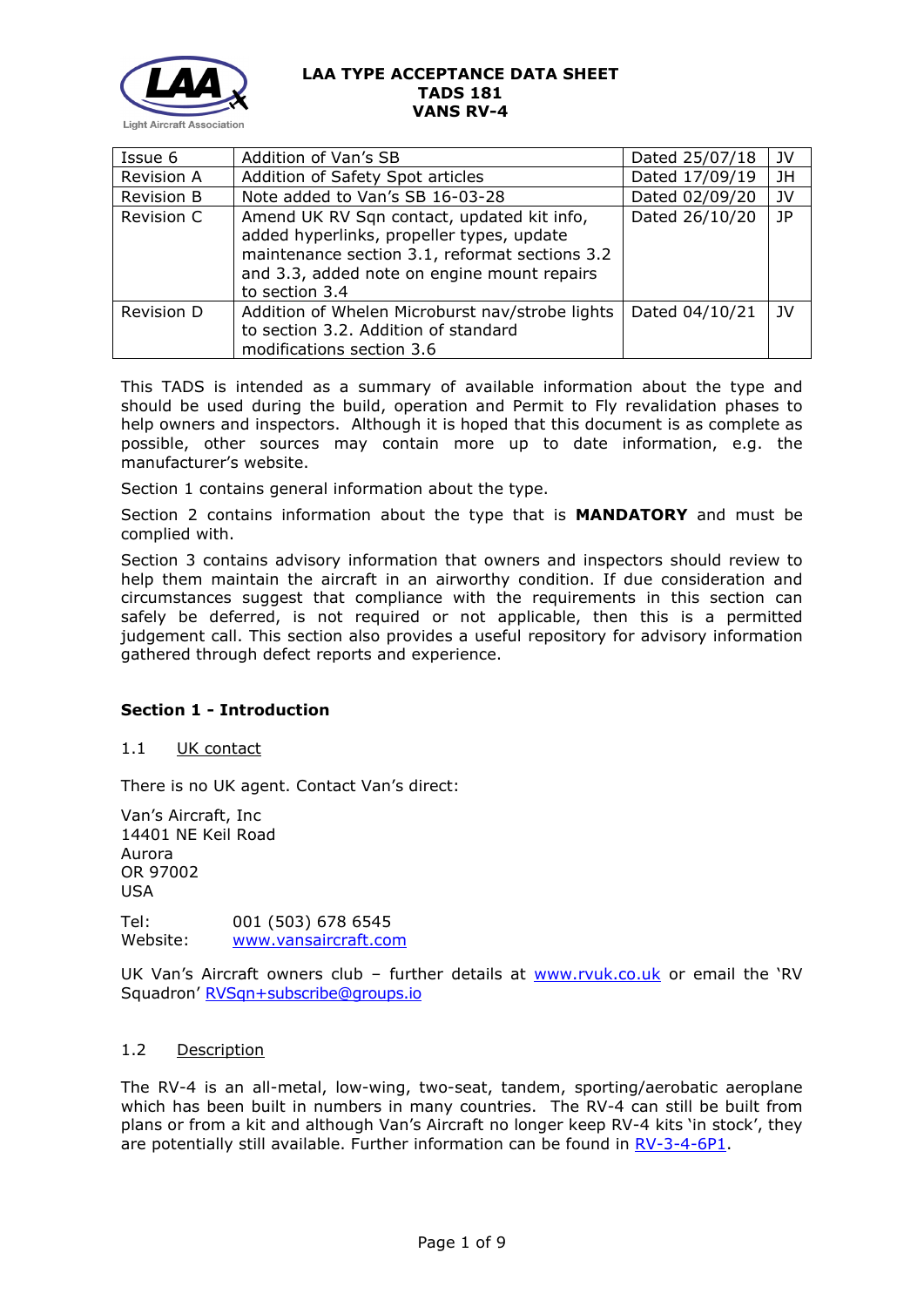

Solid-riveted sheet aluminium construction is used throughout. The aircraft is fitted with integral wing fuel tanks and sealed during construction using a proprietary sealant. For UK-built examples, LAA recommends suitable corrosion protection of aluminium airframe throughout, e.g. epoxy primer on aluminium parts and assembly compound where steel parts are assembled to aluminium parts.

150-180 BHP Lycoming O-320, IO-320, O-360 and IO-360 engines may be fitted as recommended by Van's. Also accepted with equivalent 'Lycoming clone' engines. Consult LAA Technical Leaflet [TL 3.15: Non-Certified and](http://www.lightaircraftassociation.co.uk/engineering/TechnicalLeaflets/Mods%20and%20Repairs/TL%203.15%20Non-certified%20Lycoming%20Engines.pdf) Cloned Lycoming Engines for acceptable choices of clone engines. In general, a modification application is required for electronic ignition installations on Lycoming/clone engines.

Various manufacturers' propellers have been approved by LAA Engineering for installation on the RV-4. These include fixed pitch and variable pitch propellers from Aymar-Demuth, Catto, Felix, Hartzell, Hercules, Lodge, MT, Pacesetter, Sensenich, Sterba, Warnke and Whirlwind with an associated mixture of engine types. There may be restrictions on certain propellers fitted to some engines, particularly those that have electronic ignition installed.

Note that the only propeller(s) approved for an individual aircraft are those listed on the individual aircraft's Operating Limitations document or in the  $PTL/1$  (Propeller Type List) for the type.

## **Section 2 – Mandatory information for owners, operators and inspectors**

At all times, responsibility for the maintenance and airworthiness of an aircraft rests with the owner. Condition No 3 of a Permit to Fly requires that: *"the aircraft shall be maintained in an airworthy condition".* 

### 2.1 Fast Build Kit 51% Compliance

The contents of the standard kit is accepted as compliant with the 51% 'major portion' requirements on the basis that it is the same kit standard that has been accepted as 51% compliant by the FAA. Unlike most of the other RV models, there is no 'quick build' kit option for the RV-4.

### 2.2 Build Manual

RV-4 Assembly Manual and RV-4 drawings. Some revisions to the RV-4 drawings issued since 2014 can be found in the [RV-4 Service Information and Revisions](https://www.vansaircraft.com/service-information-and-revisions/?aircraft=rv-4&doctype=all&sort=date) section of the Van's Aircraft website although these are more RV-generic rather than specifically for the RV-4.

Van's Aircraft newsletter, the [RVator,](https://www.vansaircraft.com/rvator/) provides useful additional guidance. Although no longer produced (Van's publish more information on their website and on 'social media'), the past RVators still provide useful information.

### 2.3 Build Inspections

Build inspection schedule 44 (Van's RV Aircraft).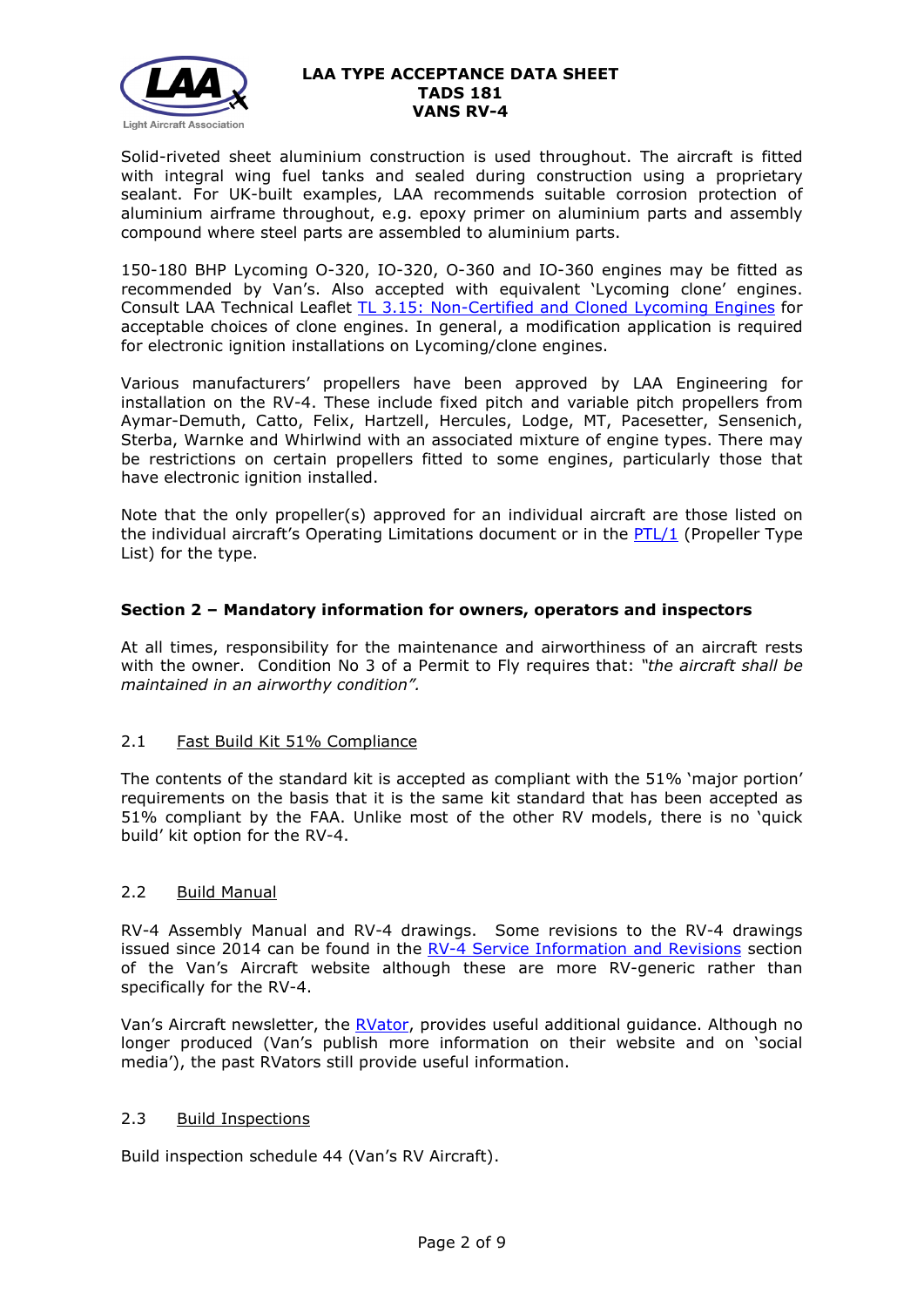

Inspector approval codes A-A, A-M, or K. Inspector signing off final inspection also requires 'first flight' endorsement.

# 2.4 Flight Manual

Nil. Build manual contains section with advice on flight testing.

## 2.5 Mandatory Permit Directives

None applicable specifically to this aircraft type.

Also check the LAA website for MPDs that are non-type specific [\(TL2.22\)](http://www.lightaircraftassociation.co.uk/engineering/TechnicalLeaflets/Operating%20An%20Aircraft/TL%202.22%20non-type%20specific%20MPDs.pdf).

# 2.6 LAA Required Modifications (including LAA issued AILs, SBs, etc)

| Reference   | Description                                                         | Applicability |
|-------------|---------------------------------------------------------------------|---------------|
| MOD/181/001 | Placard requirements (see also section 2.9) and carbon All variants |               |
|             | monoxide indicator                                                  |               |
| MOD/181/002 | Inspection for cracks in elevator forward spar                      | All variants  |

Note also LAA [advisory letter](http://www.lightaircraftassociation.co.uk/engineering/TADs/181/VANS%20FILLER%20CAPS.pdf) regarding water leakage past fuel filler caps dated 3.9.02

## 2.7 Additional engine operating limitations to be placarded or shown by instrument markings

### Notes:

Refer to the engine manufacturer's latest documentation for the definitive parameter values and recommended instruments.

Where an instrument is not fitted, the limit need not be displayed.

# 2.8 Control surface deflections

| Ailerons  | Up    | 25 to 32 $\circ$    |
|-----------|-------|---------------------|
|           | Down  | 15 to 17 $\degree$  |
| Elevators | Up    | 25 to 30 $^{\circ}$ |
|           | Down  | 20 to $25^\circ$    |
| Rudder    | Left  | 30 to 35 $^{\circ}$ |
|           | Right | 30 to 35°           |
| Flap      | Down  |                     |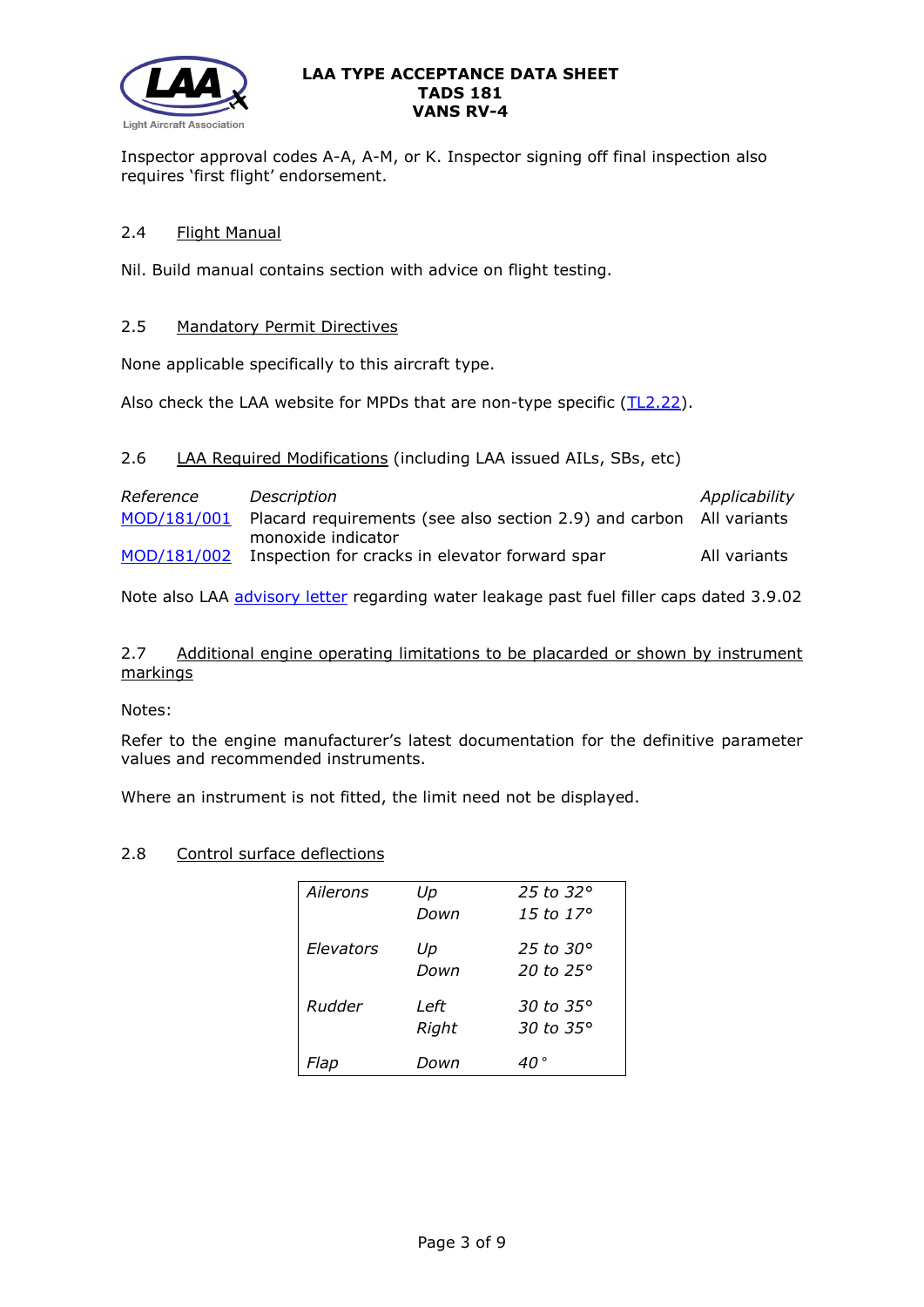

### 2.9 Operating Limitations and Placards

(Note that the wording on an individual aircraft's Operating Limitations document takes precedence, if different.)

- 1. Maximum number of occupants authorised to be carried: Two
- 2. The aircraft must be operated in compliance with the following operating limitations, which shall be displayed in the cockpit by means of placards or instrument markings:
	- 2.1 Aerobatic Limitations Aerobatic manoeuvres are prohibited. Intentional spinning is prohibited.
	- 2.2 Loading Limitations Maximum Total Weight Authorised: 705 kg (1550 lb) CG Range: 68.7" to 77.4" aft of datum Datum Point is: a point 60.0" forward of the leading edge of the wing
	- 2.3 Engine Limitations Maximum Engine RPM: 2700
	- 2.4 Airspeed Limitations Maximum Indicated Airspeed ( $V_{NE}$ ): 210 mph (182 knots) IAS Max Indicated Airspeed Flaps Extended: 100 mph (87 knots) IAS
	- 2.5 Other Limitations The aircraft shall be flown by day and under Visual Flight Rules only. Smoking in the aircraft is prohibited.

Additional Placards:

"Occupant Warning - This Aircraft has not been Certificated to an International Requirement"

A fireproof identification plate must be fitted to fuselage, engraved or stamped with aircraft's registration letters.

When certain types of metal propeller are fitted to the RV-4, RPM 'avoid bands' are necessary as specified by the propeller manufacturer, in which case these must also be placarded.

#### Aerobatic Limitations

Alternative limitations for those aircraft cleared for limited aerobatics:

Intentional spinning is permitted not exceeding three turns The following aerobatic manoeuvres only are permitted, not exceeding +6g or -3g Maximum airspeed for full control deflection,  $VA = 118$  knots IAS

| Entry air speed |
|-----------------|
| 120 knots       |
| 125-140 knots   |
| 100 knots       |
| 110-120 knots   |
| 110-120 knots   |
|                 |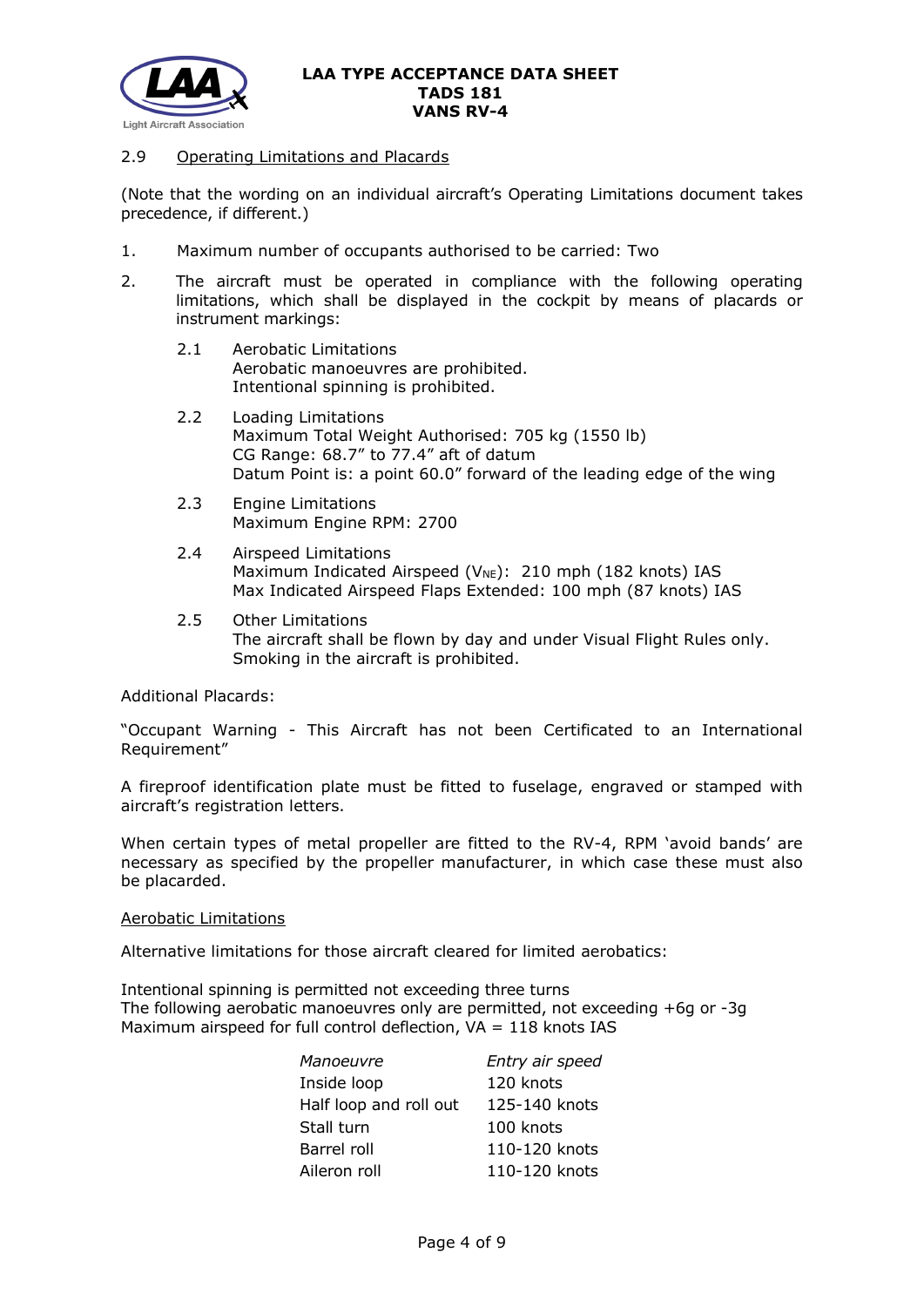

Loading Limitations Maximum Total Weight Authorised: 705 kg (1550 lbs) Maximum aerobatic weight: 625 kg (1375 lb)<br>CG Range, normal category: 68.7" to 77.4" aft of datum CG Range, normal category: CG Range, aerobatic category: 68.7" to 75.9" aft of datum Datum Point is: A point 60.0" forward of the leading edge of the wing

Aircraft cockpit to be placarded: "Warning: this is a high-performance aircraft in which care is required particularly during aerobatic manoeuvres to avoid exceeding structural limits and/or maximum permitted airspeeds".

## 2.10 Maximum permitted empty weight

N/A

## **Section 3 – Advice to owners, operators and inspectors**

### 3.1 Maintenance Manual

Nil. In the absence of a manufacturer's schedule, LAMS can be used as a guide to required inspections and this is reflected in the check list in Section 1 of the LAA's FWR-1 Permit to Fly revalidation application form.

Alternatively, the LAA Generic Maintenance Schedule may be used. Further details can be found in the [Aircraft Maintenance](http://www.lightaircraftassociation.co.uk/engineering/Maintenance/Aircraft_Maintenance.html) section of the LAA website.

Van's [RV-4 Service Information and Revisions](https://www.vansaircraft.com/service-information-and-revisions/?aircraft=rv-4&doctype=all&sort=date) should also be reviewed regularly. Maintenance is typical of riveted aluminium alloy airframe.

Engine maintenance as appropriate to the engine manufacturer's advice, e.g. Lycoming (further reference information can be found in [LAA TADS E04: Lycoming\)](http://www.lightaircraftassociation.co.uk/engineering/TADs/E04%20LYCOMING.pdf).

### 3.2 Manufacturer's/Standard Options

Van's offer a great number of options in their catalogue of accessories, the majority of which are accepted by the LAA. Refer to LAA Technical Leaflet [TL 3.08](http://www.lightaircraftassociation.co.uk/engineering/TechnicalLeaflets/Mods%20and%20Repairs/TL%203.08%20Manufacturers%20Options%20for%20Vans%20Aircraft.pdf) for details.

Some examples of the RV-4 may be cleared for limited aerobatics. This is subject to a suitable engine/prop combination and a special flight test. A g meter must be fitted for aerobatic clearance. Contact LAA Engineering for the procedure to clear an aircraft for aerobatics.

The following items are also permitted to be fitted as optional equipment, without further reference to LAA Engineering. Installations must be inspected by an LAA Inspector against the supplied installation instructions and a PMR entered into the logbook.

Note: Contact LAA Engineering for further details of a specific referenced mod.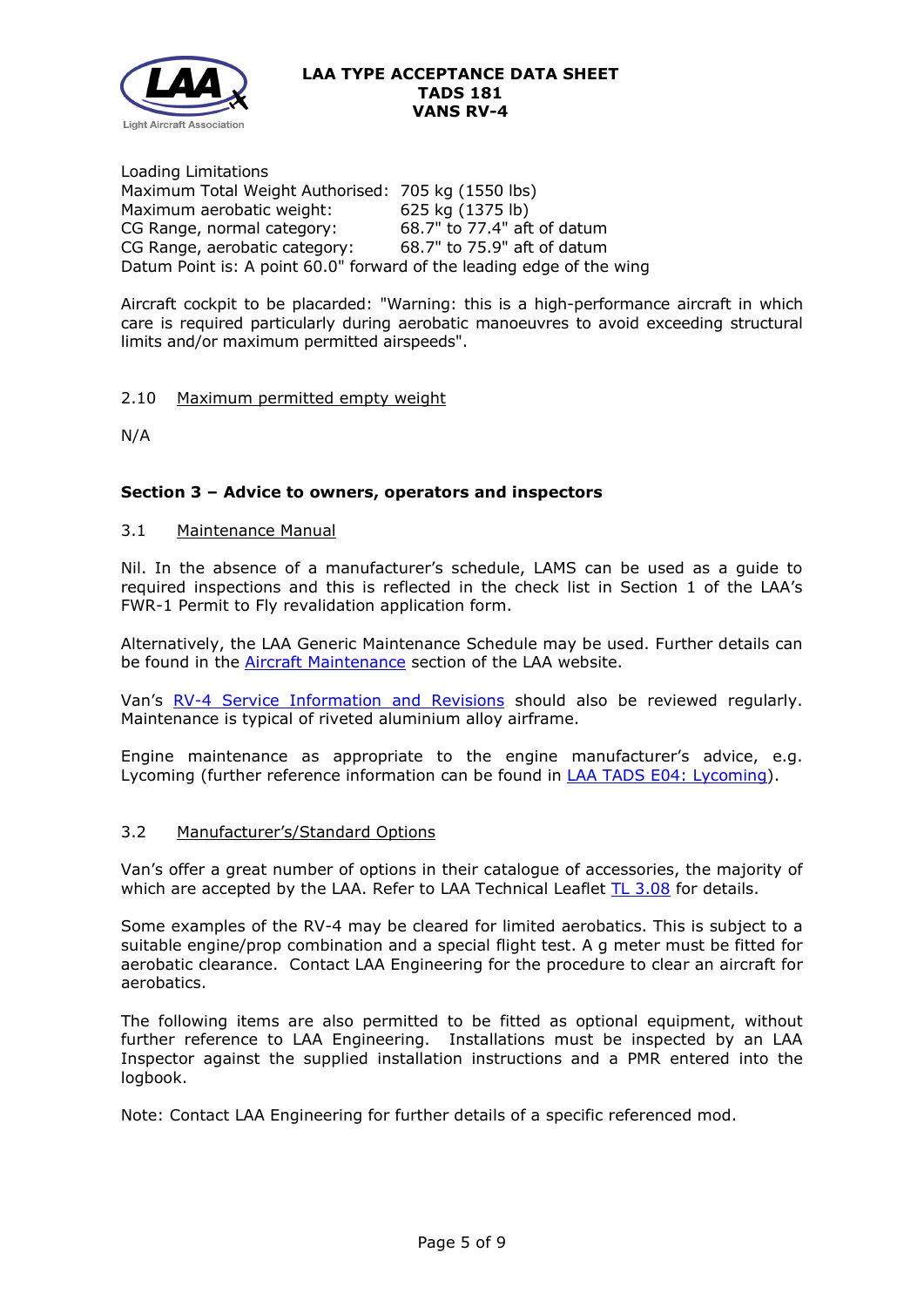

| Manufacturer/Supplier Description |                                                                                                    | LAA<br>No | Mod |
|-----------------------------------|----------------------------------------------------------------------------------------------------|-----------|-----|
| Andair                            | Fuel pump PX375-TC (on fuel injected engines<br>only and only pump serial numbers 30453 and<br>on) | n/a       |     |
| Andair                            | Lockable fuel caps                                                                                 | n/a       |     |
| Andair                            | TQX series throttle quadrant with or without<br>flap switches                                      | n/a       |     |
| JD Air Parts                      | Tailwheel fork assembly                                                                            | n/a       |     |
| JD Air Parts                      | Lightweight tailwheel                                                                              | n/a       |     |
| JD Air Parts                      | Tailwheel steering link                                                                            | n/a       |     |
| Whelen                            | Microburst nav/strobe lights                                                                       | n/a       |     |

Note: the manual flap lever is difficult to operate in flight and the optional electric flap system available from Van's is recommended. Similarly, the manual elevator trimmer system is not very easy to use and the optional electric trim system available from Van's is recommended.

## 3.3 Manufacturer's Information (including Service Bulletins, Service Letters, etc)

In the absence of any over-riding LAA classification, inspections and modifications published by the manufacturer should be satisfied according to the recommendation of the manufacturer. It is the owner's responsibility to be aware of and supply such information to their Inspector.

Copies of RV-4 continuing airworthiness, service information and plans revisions can be downloaded from the Van's Aircraft website: [RV-4 Service Information and](https://www.vansaircraft.com/service-information-and-revisions/?aircraft=rv-4&doctype=all&sort=date)  **[Revisions](https://www.vansaircraft.com/service-information-and-revisions/?aircraft=rv-4&doctype=all&sort=date)** 

In the absence of any over-riding LAA classification, inspections and modifications published by the manufacturer should be satisfied according to the recommendation of the manufacturer. It is the owner's responsibility to be aware of and supply such information to their Inspector. Copies of service information can be downloaded from the Van's website.

Notifications and Service Letters:

| Reference ID               | Dated     | Description                                  |
|----------------------------|-----------|----------------------------------------------|
| RV-3-4-6P1                 | 07 Nov 17 | Kit availability and pricing change          |
| N SL 15-11-20              | 23 Dec 15 | RV - Aerobatic gross weight                  |
| N 14-10-24                 | 24 Oct 14 | Heat muff screen installation                |
| N 14-07-03                 | 03 Jul 14 | SAIB HQ-14-16 all-metal lock nuts            |
| N Fuel Lever II Install    | 20 Dec 11 | Fuel valve lever II installation             |
| N Buying a Flying RV       | 19 Apr 11 | A letter to prospective buyers of flying RVs |
| <b>SL Soft Rivets</b>      | 26 Nov 07 | Soft rivets                                  |
| <b>N Master Switch</b>     | 16 Nov 07 | Inspect master switch                        |
| N Dynafocal II             | 05 Apr 07 | Dynafocal II mounts                          |
| <b>N Battery Cables</b>    | 18 Oct 06 | #2 Battery cables                            |
| N 60 Amp Alternator Wiring | 13 Feb 06 | 60 amp alternator                            |
| N FAB SB 05                | 01 Oct 05 | Filtered Airbox advisory                     |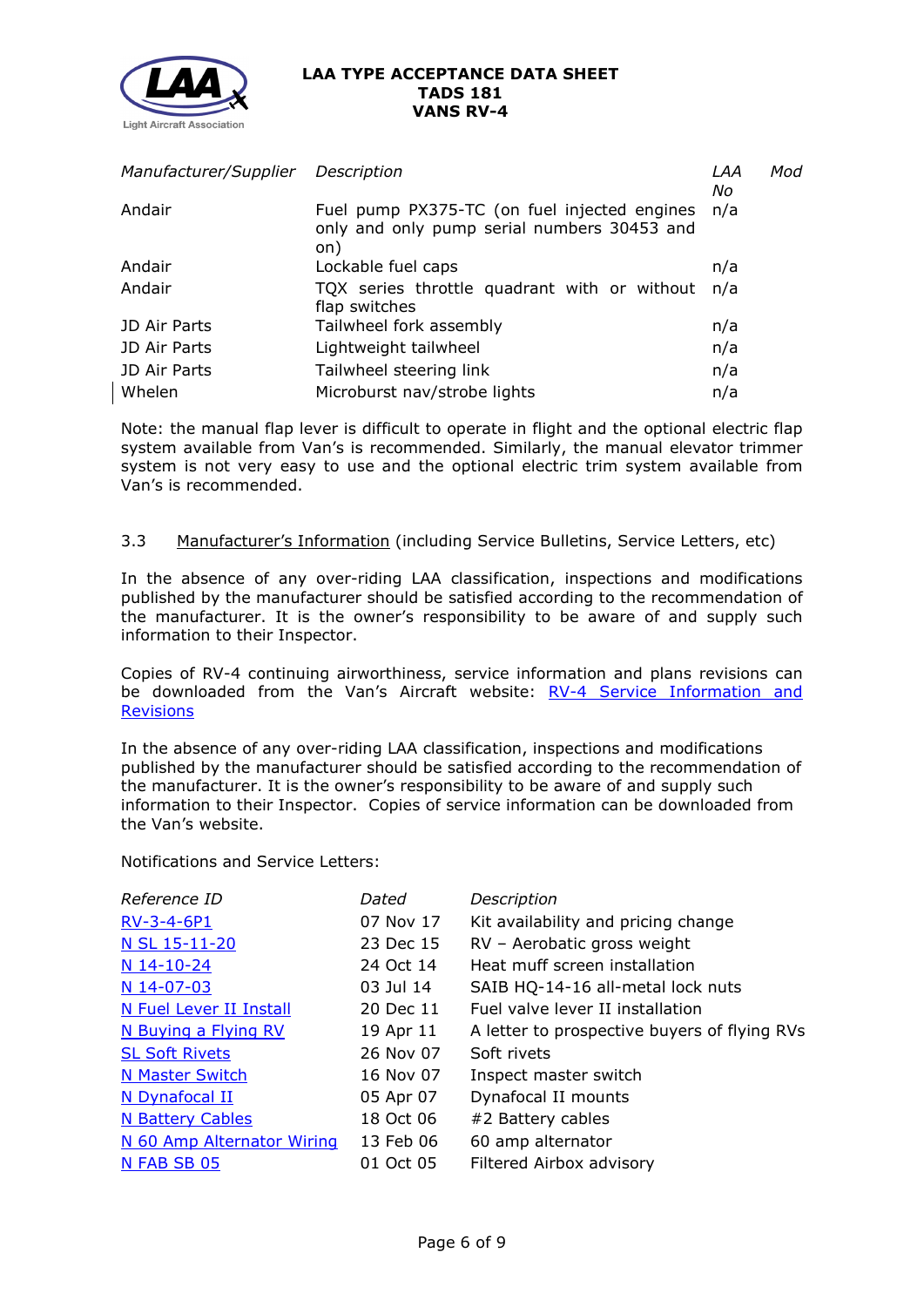

| N Buying a Used RV Kit<br>N Buying a Flying RV | 11 Aug 04<br>30 Jun 04 | Buying a second-hand RV kit<br>Buying a flying RV (see also 19 Apr 11 above)                                                                                                                                                    |
|------------------------------------------------|------------------------|---------------------------------------------------------------------------------------------------------------------------------------------------------------------------------------------------------------------------------|
| N Gascolator                                   | 04Sep 03               | GAS-3 gascolator recall                                                                                                                                                                                                         |
| N Hartzell HC-C2YK-1BF                         | 01 Mar 03              | Hartzell HC-C2YR prop                                                                                                                                                                                                           |
| N Hartzell HC-C2YR-1BF                         | 01 Mar 03              | Hartzell HC-C2YK prop                                                                                                                                                                                                           |
| <b>N CT-83F</b>                                | 14 Nov 01              | CT 82Fand CT 83F                                                                                                                                                                                                                |
| <b>N Anti-Rotation Bracket</b>                 | 12 Jun 00              | Fuel pickup tube anti-rotation bracket                                                                                                                                                                                          |
| <b>Service Bulletins:</b>                      |                        |                                                                                                                                                                                                                                 |
| Reference ID                                   | Dated                  | Description                                                                                                                                                                                                                     |
| <b>SB 00006</b>                                | 06 May 20              | Potential leaking of Kavlico pressure sensors                                                                                                                                                                                   |
| SB 18-05-21                                    | 21 May 18              | Proper installation of gauge plug in fuel<br>spider                                                                                                                                                                             |
| SB 16-03-28                                    | 28 Mar 16              | Cracking of wing aft spar web at the inboard<br>aileron hinge bracket attach rivets (note that<br>the rectification actions given in this bulletin<br>are acceptable to LAA and no separate repair<br>application is necessary) |
| SB 14-02-05                                    | 05 Feb 14              | Cracks in elevator spar (see also LAA<br>MOD/181/002)                                                                                                                                                                           |
| SB 11-9-13                                     | 13 Sep 11              | Fuel tank slosh inspection                                                                                                                                                                                                      |
| SB 07-4-12                                     | 12 Apr 07              | Securing flap motor rod end bearing                                                                                                                                                                                             |
| SB 07-2-6                                      | 06 Feb 07              | Affixing<br>the<br>passenger<br>control<br>stick<br>permanently                                                                                                                                                                 |
| SB 06-9-20                                     | 20 Sep 06              | Trim cable anchor                                                                                                                                                                                                               |
| SB 06-2-23                                     | 23 Feb 06              | Safetying of standard and flop-type fuel<br>pickup tubes (see also related <b>LAA letter)</b>                                                                                                                                   |
| SB 04-3-1                                      | 01 Mar 04              | Electric flap motor recall                                                                                                                                                                                                      |
| SB 04-2-1                                      | 25 Feb 04              | Protective plastic sheeting found in fuel tank                                                                                                                                                                                  |
| SB 02-12-1                                     | 01 Dec 02              | Pre-manufactured hoses                                                                                                                                                                                                          |
| SB 97-05-1                                     | 01 May 97              | Rear seat reinforcement                                                                                                                                                                                                         |
| SB 96-12-1                                     | 01 Dec 96              | Rudder pedal / cable attachment                                                                                                                                                                                                 |
| SB 96-10-2                                     | 02 Oct 96              | Full swivel tail wheel                                                                                                                                                                                                          |
| SB 96-10-1                                     | 01 Oct 96              | Filtered airbox                                                                                                                                                                                                                 |

# 3.4 Special Inspection Points

- 1. Builders not familiar with the form of solid construction used in this type are encouraged to practise on scrap test pieces to learn techniques of riveting before starting on actual construction
- 2. These are high-performance aircraft and top-quality workmanship is essential.
- 3. The engine compartments of these aircraft are fairly cramped and care should be taken to avoid overheating problems, charring of the cowlings near the exhaust, vapour-lock due to pre-heating of fuel in gascolator, etc. Insulating the exhaust pipes has been found to help, but can cause problems with premature and hidden corrosion of the exhaust pipes underneath.
- 4. The flaps are operated by rod-ends on the operating pushrods without any back-up capturing feature and therefore the rod-ends must be checked carefully for wear to ensure that there is no possibility of a rod-end coming adrift from a flap.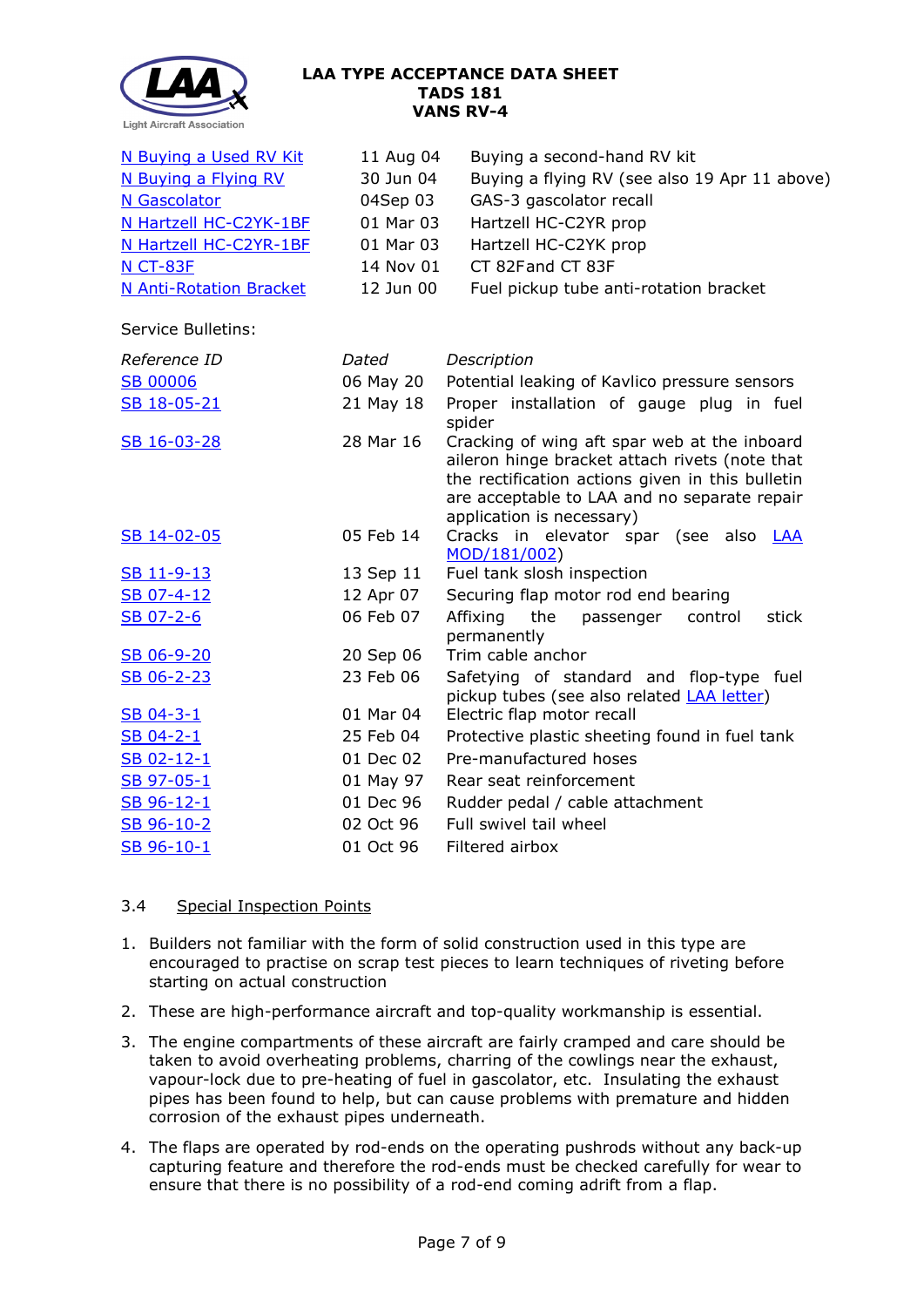

- 5. Check that fuselage fairing around rear of tailplane is well secured since if this fairing comes loose it could cause the elevator to jam.
- 6. Take care to minimise operating friction in flying controls by careful attention to hinges, rod-ends, lubrication etc.
- 7. Note that the trailing edge profile on control surfaces is critical to control characteristics.
- 8. Engine mount cracks have been reported in the vicinity of the undercarriage leg sockets on similar tailwheel RV models, especially when operated from grass fields. Cracks may also occur at other points on the engine mount of tailwheel versions and engine mounts must be carefully and regularly inspected. For repairs to engine mounts, consult with LAA Engineering and prior to carrying out any repairs, submit a [LAA/MOD 8: Repair Proposal](http://www.lightaircraftassociation.co.uk/engineering/StandardForms/LAA-MOD%208%20-%20Repair.pdf) form unless otherwise directed by LAA Engineering. Note: Nigel Reddish has approval to carry out repairs to RV engine mounts without further reference to LAA Engineering under Mod Number 11076 (Email: [sreddishandson@btconnect.com;](mailto:sreddishandson@btconnect.com) Telephone: 01623 810300).
- 9. If manual elevator trim fitted, refer to [SB 06-9-20](http://www.lightaircraftassociation.co.uk/engineering/TADs/181/sb06-9-20.pdf) regarding problems with rear attachment of trim cable.

10. Longitudinal levelling datum for weight is the cockpit rails.

## 3.5 Operational Issues

The following Safety Spot articles are relevant to Van's RV-4 aircraft

*Light Aviation* issue [March 2014](http://www.lightaircraftassociation.co.uk/2014/Mag/Mar/safetyspot_mar.pdf) *Checks for empennage cracks*

Relevant to RV-4s. Four RV-6s found with cracks in the tail plane, all cracks slightly different and if found contact LAA engineering with repair program so it could be looked at by structures specialists. Cross refer also to [LAA/AWA/14/02](http://www.lightaircraftassociation.co.uk/MM/LAA%20AWA%2014%2002.pdf) and [LAA/AWA/14/03.](http://www.lightaircraftassociation.co.uk/MM/LAA%20AWA%2014%2003.pdf)

*Light Aviation* issue [June 2016](http://www.lightaircraftassociation.co.uk/2016/Magazine/June/safety_spot.pdf) *Rear spar web cracks*

Van's [SB 16-03-28](http://www.lightaircraftassociation.co.uk/engineering/TADs/181/sb16-03-28.pdf) released detailing possibility of cracking at the inboard aileron hinge bracket. More likely found on high-use examples of type.

Other Operational Issues and Notes

- 1. Adjustments to lateral trim can be made by lightly dressing aileron trailing edges.
- 2. These are high-performance aircraft but nevertheless the designs are well developed and thanks to good handling characteristics they have achieved a good accident-free record.
- 3. The stall warner vane (if fitted) may need adjusting to sound the hooter at the correct airspeed.
- 4. Care must be taken not to overload the back cockpit otherwise the rear cg is likely to be exceeded and this will cause diminished pitch stability.
- 5. With a Lycoming O-320 engine as supplied through Van's in a Van's airframe, some owners have found that engines supplied with an 10-5217 carburettor ran